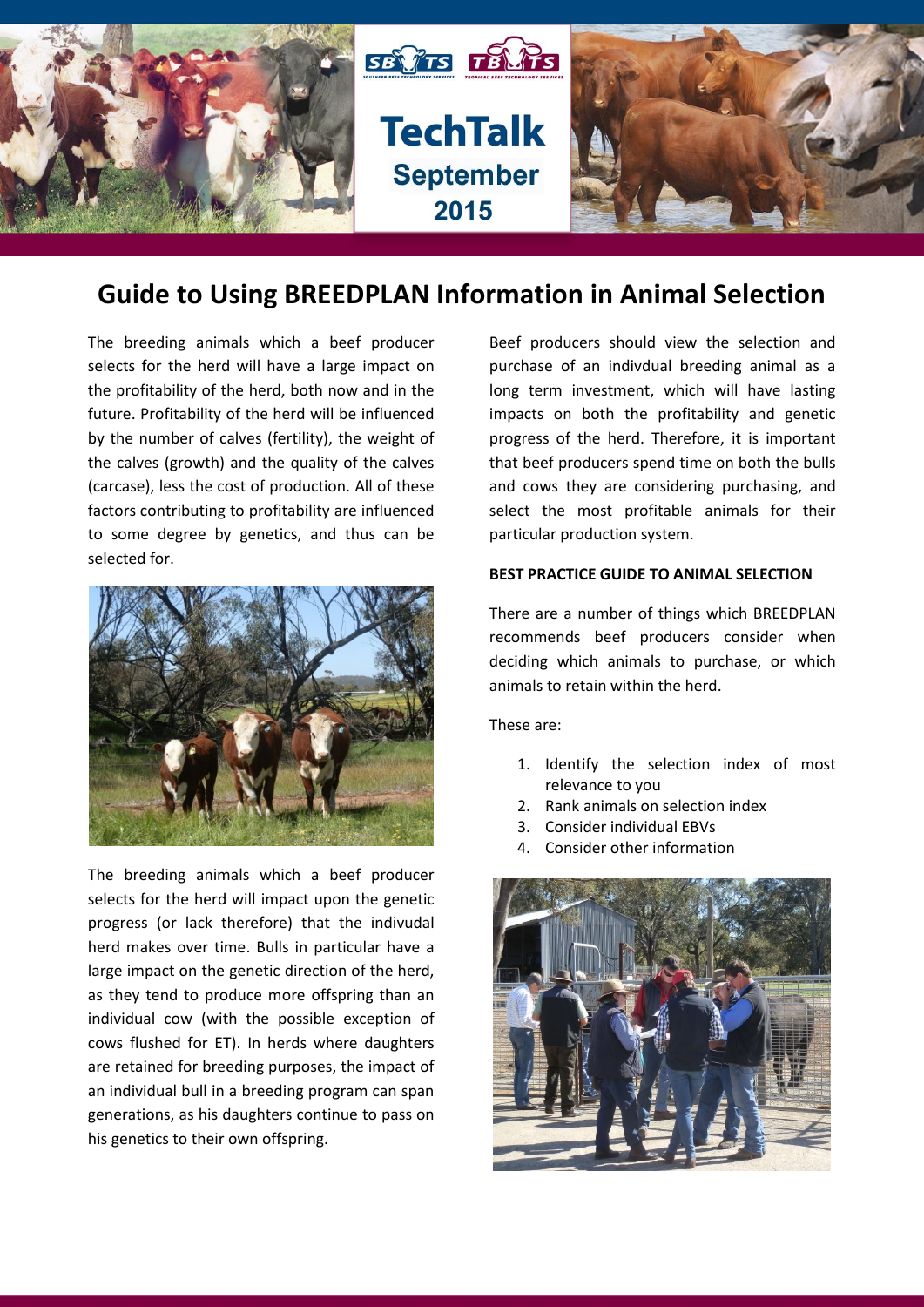

# *1. Identify the selection index of most relevance to You*

Most breed socieities have developed selection indexes using the BreedObject software. The selection indexes currently available for Australian breed socieities are shown in Table 1. Each selection index has been developed for a specific production to market scenario. Some selection indexes are maternal (self-replacing), meaning that females are retained for breeding and therefore emphasis has been placed on fertility traits such as Days to Calving. Other selection indexes are terminal, meaning that all calves are sent to slaughter. In terminal selection indexes, there is no emphasis on fertility traits.

A full explanation of each selection index is available in the breed specific selection index tipsheet, available in the technical section of the BREEDPLAN website. These tipsheets include a description of each selection index, the profit drivers underlying each selection index (blue graph), the EBV Weightings for each selection index (red graph), and the predicted response for each trait if a beef producer was to select sires in the top 10% for the relevant selection index only (green graph).

When considering which selection index is of most relevance to the beef operation, beef producers should pay close attention to the green graph provided in the selection index Tipsheets. This green graph allows the beef producer to identify which direction each of the BREEDPLAN traits will move if they were to select sires in the top 10% of the breed for the particular selection index. Beef producers can then assess whether using a particular selection index will assist them to move their herd in the direction they wish to go.

For example, in Figure 1, the predicted responses for the Charolais Domestic Index are shown. As can be seen from Figure 1, selecting the top 10% of sires using the Charolais Domestic Index would drive an increase in both Calving Ease Direct and Calving Ease Daugthers, while decreasing Birth Weight and Gestation Length. 200, 400 and 600 Day Weights would increase, while Mature Cow Weight would decrease slightly. Milk and Scrotal Size would both increase. Carcase Weight, Rib Fat, Rump Fat and IMF would also increase, while Eye Muscle Area and Retail Beef Yield would both decrease.

| <b>BREED</b>           | No. of Indexes | <b>INDEX</b>              |                          |                        |                        |  |  |  |  |  |  |
|------------------------|----------------|---------------------------|--------------------------|------------------------|------------------------|--|--|--|--|--|--|
| <b>Angus</b>           | 4              | Angus Breeding            | Domestic                 | Heavy Grain            | <b>Heavy Grass</b>     |  |  |  |  |  |  |
| <b>Brahman</b>         | 2              | Jap Ox                    | Live Export              |                        |                        |  |  |  |  |  |  |
| <b>Brangus</b>         | 2              | Domestic Steer            | <b>Export Steer</b>      |                        |                        |  |  |  |  |  |  |
| <b>Belmont</b>         | 2              |                           | <b>Export Steer</b>      |                        |                        |  |  |  |  |  |  |
| <b>Charolais</b>       | 3              | Domestic                  | Export                   | Northern Terminal      |                        |  |  |  |  |  |  |
| <b>Hereford</b>        | 4              | Supermarket               | <b>Grass Fed Steer</b>   | <b>Grain Fed Steer</b> | EU                     |  |  |  |  |  |  |
| Limousin               | 4              |                           | Domestic (Terminal)      | Steer (Terminal)       | Self Replacing         |  |  |  |  |  |  |
| <b>Murray Grey</b>     | 3              | Long Fed Export           | Supermarket              | Heavy Grass Fed        |                        |  |  |  |  |  |  |
| <b>Red Angus</b>       | 3              | Supermarket               | Vealer                   | Northern Steer         |                        |  |  |  |  |  |  |
| <b>Santa Gertrudis</b> | 2              | Domestic Production       | <b>Export Production</b> |                        |                        |  |  |  |  |  |  |
| <b>Shorthorn</b>       | 3              | Domestic Maternal         | <b>Export Maternal</b>   | Northern Maternal      |                        |  |  |  |  |  |  |
| <b>Simmental</b>       | 4              | Domestic Maternal         | <b>Export Maternal</b>   | Northern Terminal      | <b>Vealer Terminal</b> |  |  |  |  |  |  |
| <b>South Devon</b>     | 2              | Vealer                    | Supermarket              | Export Maternal        |                        |  |  |  |  |  |  |
| Wagyu                  |                | <b>Fullblood Terminal</b> |                          |                        |                        |  |  |  |  |  |  |

#### **Table 1.** Selection indexes currently available for Australian breed societies.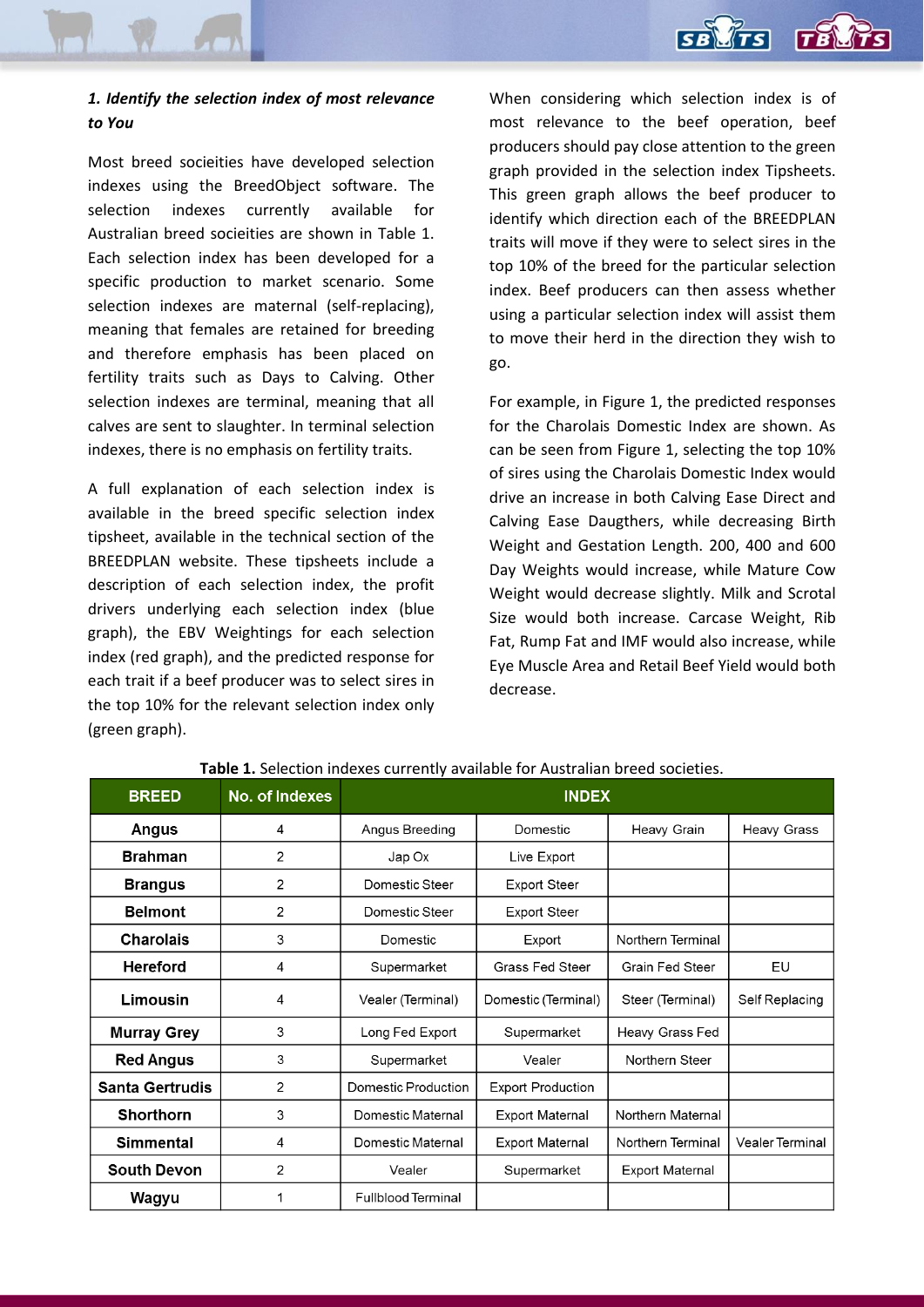



**Figure 1.** The predicted response on each individual trait of selecting bulls in the top 10% of the breed for the Charolais Domestic Index.

If none of the selection indexes developed by your breed society are relevant to your situation, it is possible to create your own customised selection index using the BreedObject software. For more information on how to develop your own customised selection index, visit the Breed Object website:<http://www.breedobject.com/>

#### *2. Rank animals on selection index*

Once a beef producer has decided which selection index is the most relevant to their situation, animals being considered for purchase should be ranked on selection index. This can be done using the online 'EBV Enquiry' function in Internet Solutions (for participating breed societies). Animals can also be ranked by selection index within an individual sale catalogue on Internet Solutions.

#### *3. Consider individual EBVs*

Once animals have been ranked on the selection index of relevance, it is important to consider individual EBVs for specific traits of interest. This is because a selection index is a weighted index, with multiple EBVs contributing to the final selection index value. Therefore, animals which have the same selection index can have very different EBVs for an individual trait.

An example of this is seen in Table 2, where five animals have a selection index value of \$140. While the selection index value is the same, these five animals have very different EBVs for a number of individual traits. For example, Bull 1 has a Calving Ease Direct EBV of +6.7 %, while Bull 5 has a Calving Ease Direct EBV of -1.0 %. The birth weights of these five bulls also varies, with Bull 1 having a Birth Weight EBV of +2.5 kg and Bull 2 having a Birth Weight EBV of +5.6 kg. The individual EBVs also differ for several of the carcase traits, with Bull 4 has a EMA EBV of +3.5  $cm<sup>2</sup>$  and Bull 2 has an EMA EBV of +6.2  $cm<sup>2</sup>$ .

In addition, some traits, such as docility, are not currently included in the selection index. To address this, BREEDPLAN recommends that beef producers rank animals on the relevant selection index as a first step. In the second step, individual EBVs for traits of importance should be considered to ensure that they fit with the breeding objectives of the beef producer. For example, a beef producer may rank animals on the selection index, and then do a secondary